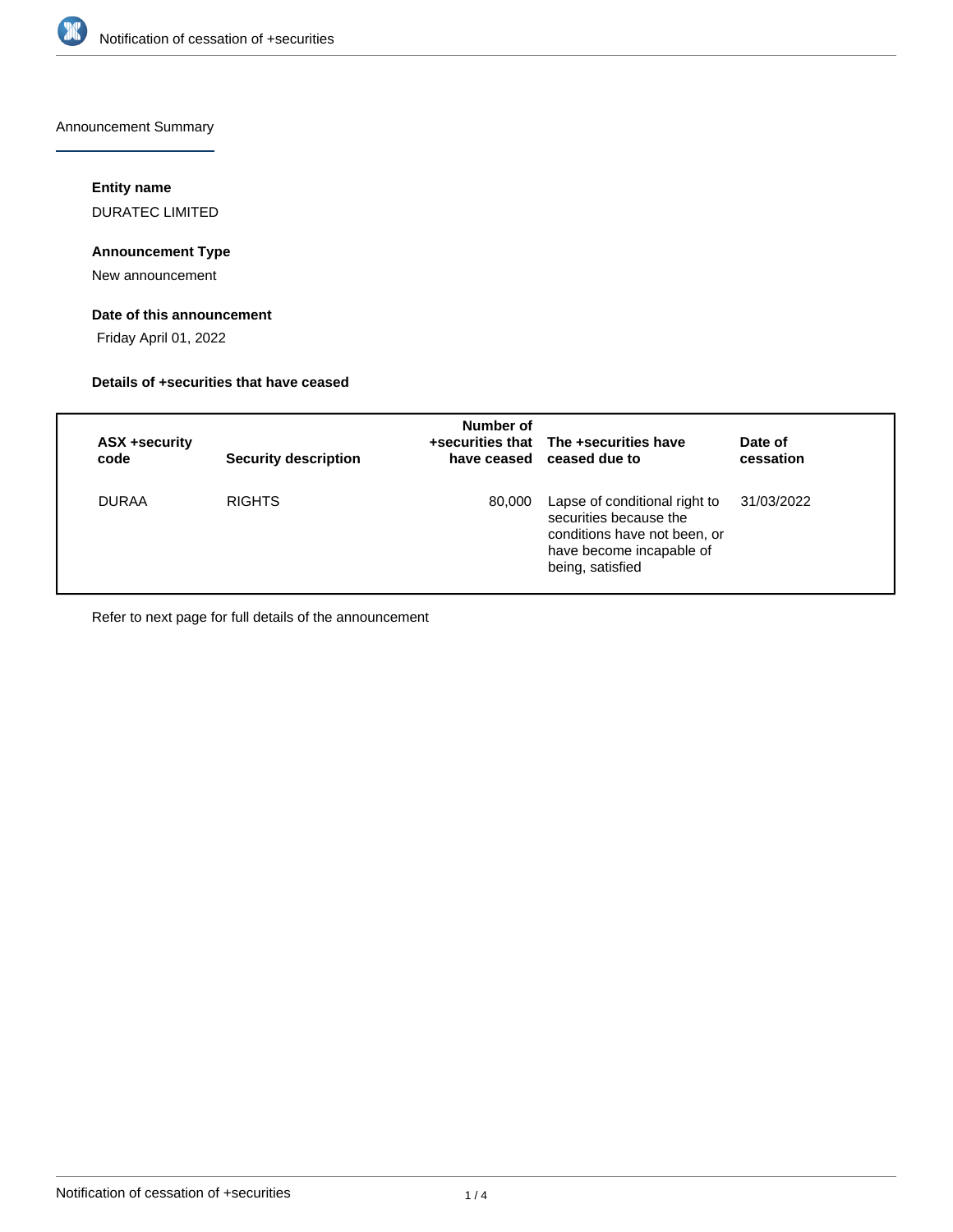

Part 1 - Announcement Details

## **1.1 Name of +Entity**

DURATEC LIMITED

We (the entity named above) provide the following information about our issued capital.

**1.2 Registered Number Type** ABN

**Registration Number** 94141614075

**1.3 ASX issuer code** DUR

#### **1.4 The announcement is** New announcement

# **1.5 Date of this announcement**

1/4/2022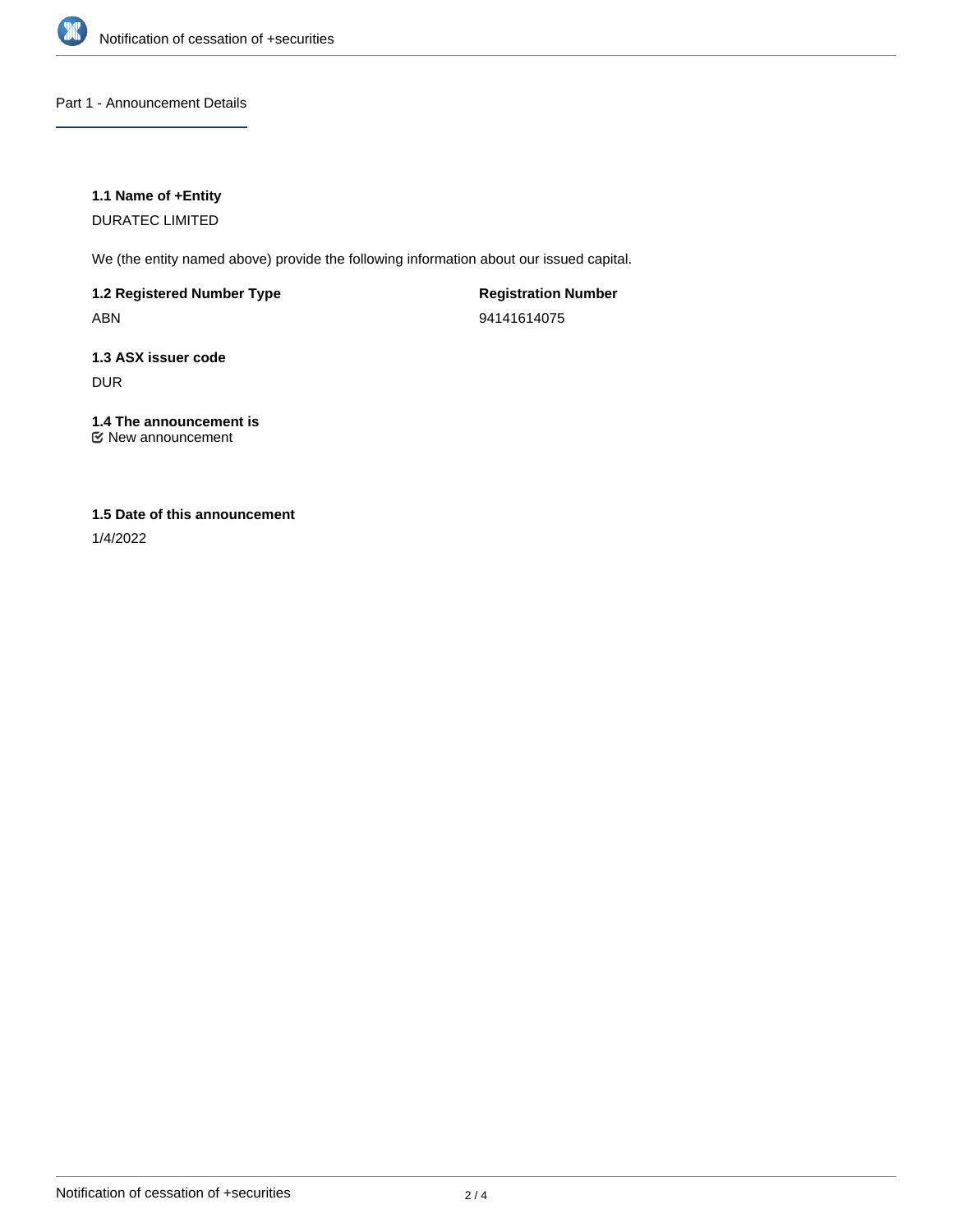

### Part 2 - Details of +equity securities or +debt securities that have ceased

## **ASX +Security Code and Description**

DURAA : RIGHTS

## **Unquoted +equity securities that have ceased**

**Number of securities that have ceased**

80,000

#### **Reason for cessation**

Lapse of conditional right to securities because the conditions have not been, or have become incapable of being, satisfied

**Is the entity paying any consideration for the cessation?** No

31/3/2022

**Any other information the entity wishes to notify to ASX about the cessation?**